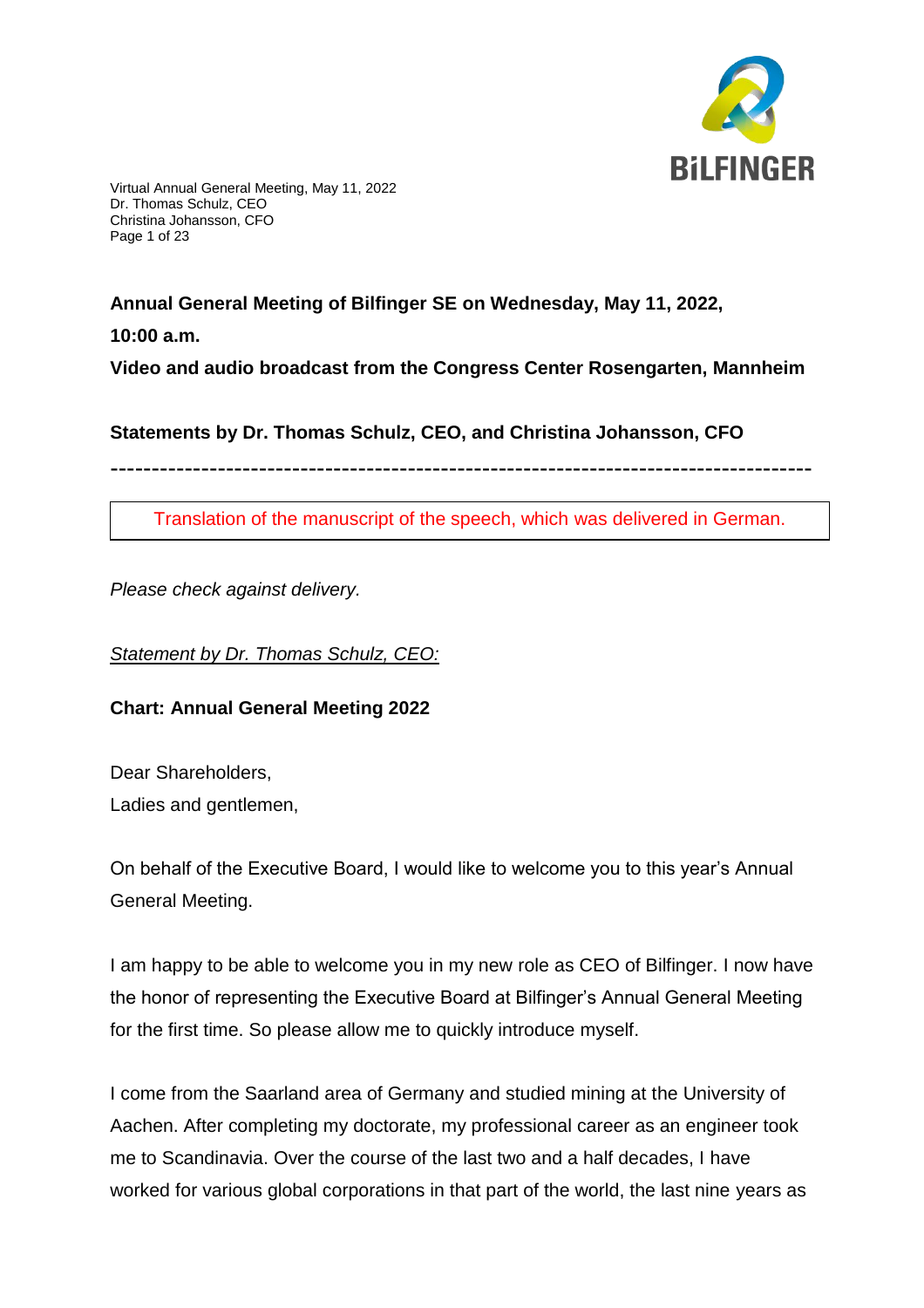

Virtual Annual General Meeting, May 11, 2022 Dr. Thomas Schulz, CEO Christina Johansson, CFO Page 2 of 23

Group CEO of a large publicly-listed company in Denmark. In this time, I got to know and appreciate the global process industry, and hence Bilfinger's customer industries. In the past few years in particular, my primary focus has been on helping customers become more efficient, more productive and, above all, more sustainable.

There is one thing in particular that I am absolutely convinced of: **Technical competence** is the key to **sustainability**. And **sustainability is not** just a question of political or ethical-moral principles.

I have been acquainted with Bilfinger for decades and have repeatedly come across our company in a number of international markets, where it has a strong reputation as a professional, highly competent and solution-oriented partner for its customers. For these reasons, I am highly motivated to now be part of the Bilfinger team.

The first couple of weeks in the company were dedicated to getting to know the employees, asking a lot of questions and, most importantly, listening carefully to what people were saying. It is clear and without doubt that our employees have excellent know-how and a high level of motivation to provide essential support to our customers on their way to greater efficiency and sustainability. I look forward to my work in a company where people treat each other with sincerity and respect and also consider themselves part of a team.

Let me observe just this: We are optimistic about our future - despite the crises and challenges we are all dealing with today. I will elaborate on this a little later.

First, however, I would like to call on Christina Johansson for the report on financial year 2021. Christina has successfully led Bilfinger through the past year as interim Chief Executive Officer and Chief Financial Officer together with Duncan Hall as Chief Operating Officer. Under the leadership of this duo, Bilfinger's employees have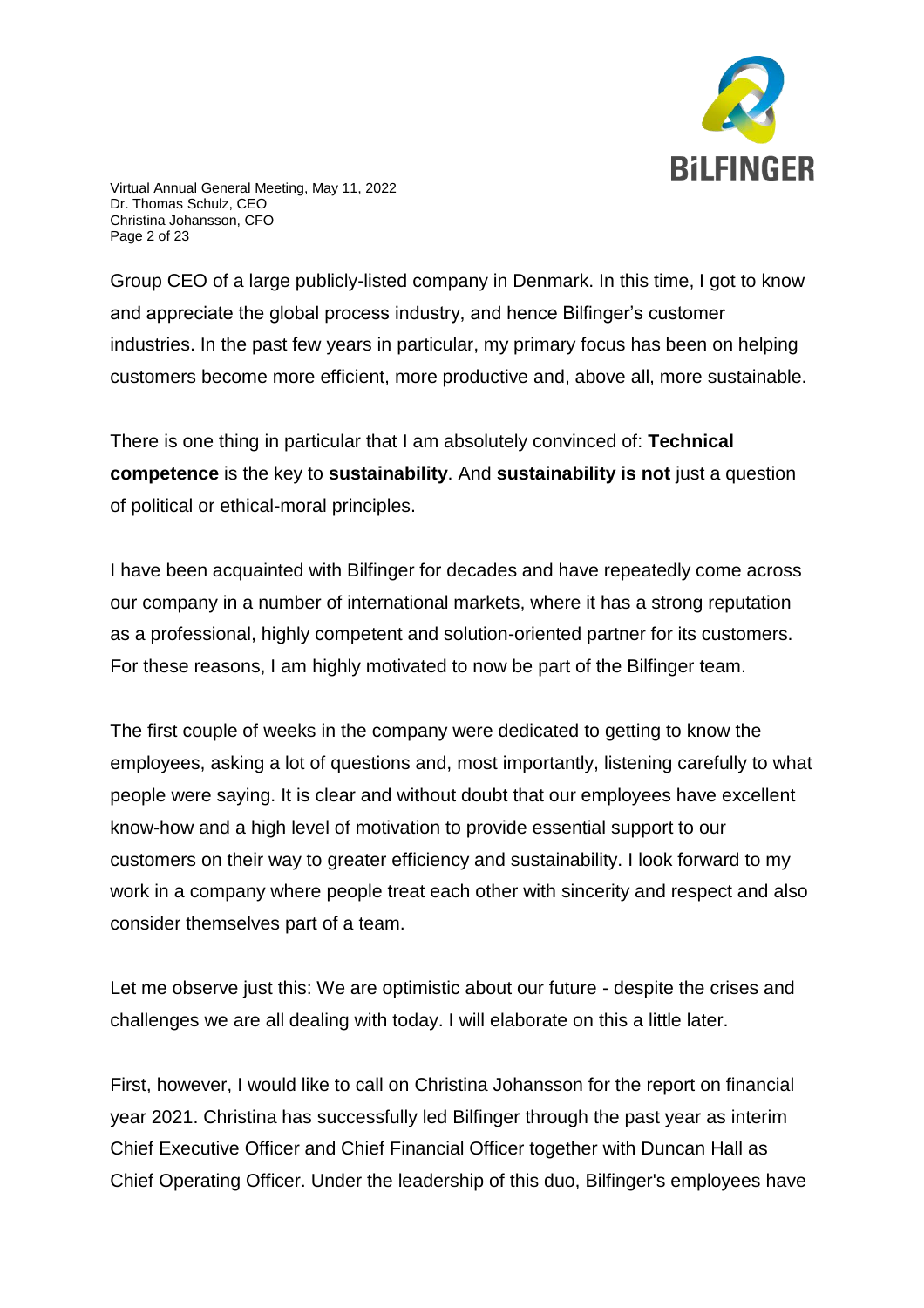

Virtual Annual General Meeting, May 11, 2022 Dr. Thomas Schulz, CEO Christina Johansson, CFO Page 3 of 23

ensured that Bilfinger 2021 took significant steps forward. Today, Bilfinger is once again stable and successful, something we can all be extremely proud of.

You both deserve a special thank you, Christina and Duncan, and of course all our employees as well.

Now to your report on the past financial year, Christina.

# *Statement by Christina Johansson, CFO:*

## **Chart: Financial year 2021**

Thank you very much, Thomas.

Ladies and Gentlemen, Dear Shareholders,

I am happy to report to you today on the course of a successful financial year for Bilfinger. But allow me to begin by expressing my sincere gratitude for the confidence you have placed in me over the past year in my dual role as interim CEO and CFO.

Bilfinger once again made significant progress in financial year 2021 and confirmed the success of the strategy it is pursuing. The measures already introduced in prior years to reduce costs and increase agility have definitely had an impact. As a result, we achieved higher capacity utilization and, in turn, a significant improvement in our gross margin. On top of that, the implementation of harmonized processes and systems throughout the Group was largely completed.

## **Chart: Orders received**

Generally speaking, our markets remained positive in 2021.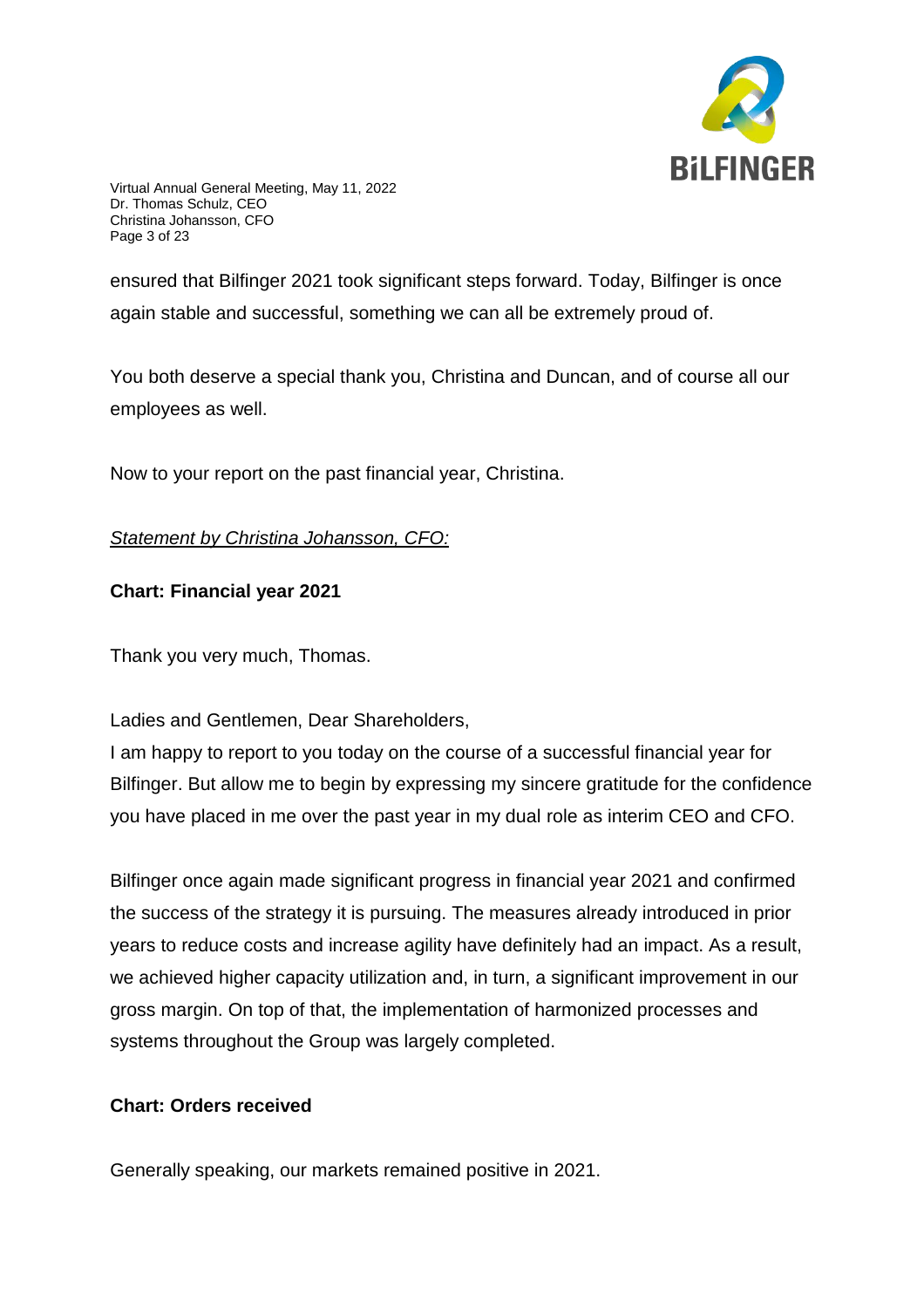

Virtual Annual General Meeting, May 11, 2022 Dr. Thomas Schulz, CEO Christina Johansson, CFO Page 4 of 23

Orders received reached the 4 billion euro mark with a 9 percent organic increase. Order backlog also posted strong organic growth of 12 percent.

The ratio of orders received to revenue, the so-called book-to-bill ratio, was 1.07. This gives us a solid basis for further revenue growth in 2022.

## **Chart: Revenue and EBITA**

Last year, our revenue increased organically by 11 percent to €3.7 billion. This is a reflection of the strong recovery, particularly in European business in the E&M Europe segment and in the Technologies segment. Development in our international business, however, was somewhat slower due, among other things, to the ongoing impact of the pandemic.

With a good EBITA of €121 million and a margin of 3.2 percent, we more than met our original earnings expectations. This was also supported by gains from real estate sales of €30 million.

All four quarters of the 2021 financial year made a positive contribution to EBITA. This is a clear sign that the measures to reduce seasonality in our earnings development have been successful.

## **Chart: Gross profit**

Gross profit of €387 million showed a significant recovery compared to the previous year. The figure for 2020 was severely impacted by the COVID 19 pandemic and volatile oil price developments.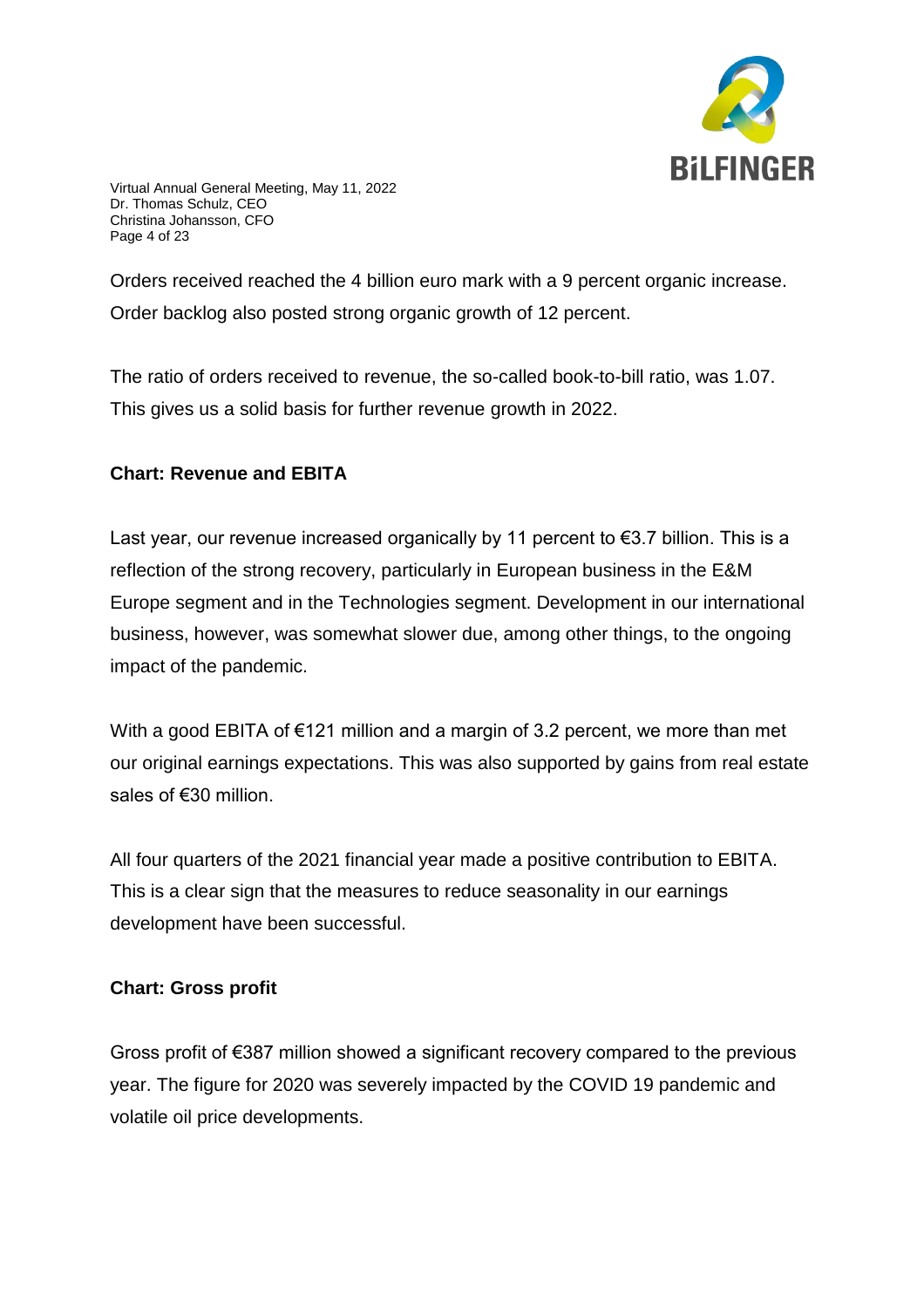

Virtual Annual General Meeting, May 11, 2022 Dr. Thomas Schulz, CEO Christina Johansson, CFO Page 5 of 23

Our gross margin increased to 10.4 percent. This figure is purely operational and does not include any one-time items. Our goal remains to achieve a gross margin of more than 12 percent by 2024. We aim to achieve this improvement through growth in business areas with higher margins and through better contract execution.

### **Chart: Selling and administrative expenses**

At €291 million, selling and administrative expenses were again at a very good level despite the growth in revenue. That put them below the sustainable target of around €300 million per year, partly due to COVID-19-related effects such as the continuing low level of travel expenses.

The ratio of selling and administrative expenses to revenue was 7.8 percent. We continue to target a ratio of less than 7 percent by 2024, because selling and administrative expenses will not increase at the same rate as our revenue.

Let me take another quick look at the development of our three segments.

#### **Chart: Engineering & Maintenance Europe**

*First Engineering & Maintenance Europe: the segment* achieved high growth in a generally positive market environment. Revenue increased organically by 12 percent, and the EBITA margin achieved a very good level of 4.6 percent.

## **Chart: Engineering & Maintenance International**

*Engineering & Maintenance International* also saw significant organic revenue growth with an increase of 10 percent. This is however from a low level and lower than originally expected. EBITA therefore remained negative at minus €18 million. Higher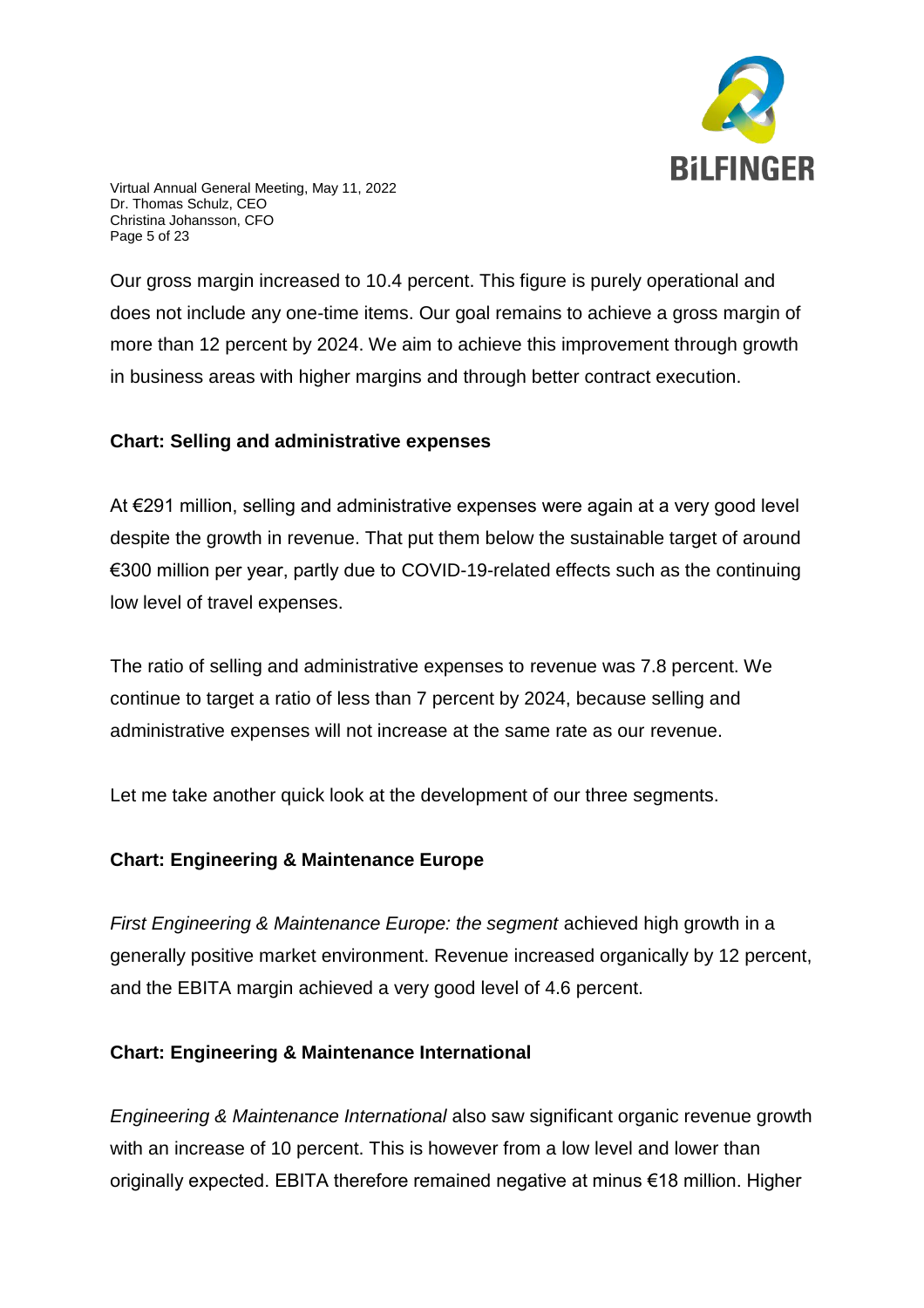

Virtual Annual General Meeting, May 11, 2022 Dr. Thomas Schulz, CEO Christina Johansson, CFO Page 6 of 23

capacity utilization will enable us to achieve improvements over the next few years. Strategic progress to increase the share of service contracts and small and medium projects will also have a positive impact.

# **Chart: Technologies**

In the *Technologies* segment, organic revenue increased by a very good 14 percent. EBITA in the segment was  $\epsilon$ 19 million, and the margin improved to a solid 3.4 percent.

## **Chart: Net profit and Free cash flow**

Our net profit rose to  $\epsilon$ 130 million, a development that was based on a significantly higher EBITA. Tax refunds in the amount of €46 million also had a positive effect on earnings.

Free cash flow improved further to  $E$ 115 million despite higher outflows due to special items. Tax refunds of €29 million also contributed to this figure. There were also inflows of €57 million from the sale of real estate. The very good development of working capital, especially in the final quarter of 2021, also made a significant contribution.

## **Chart: Bilfinger share price**

Ladies and Gentlemen,

Allow me to take a look now at the development of our share price.

Bilfinger's share price was up 23 percent in 2021, outperforming the DAX, MDAX and SDAX. The share price was at a level of around €30 at the end of the year. The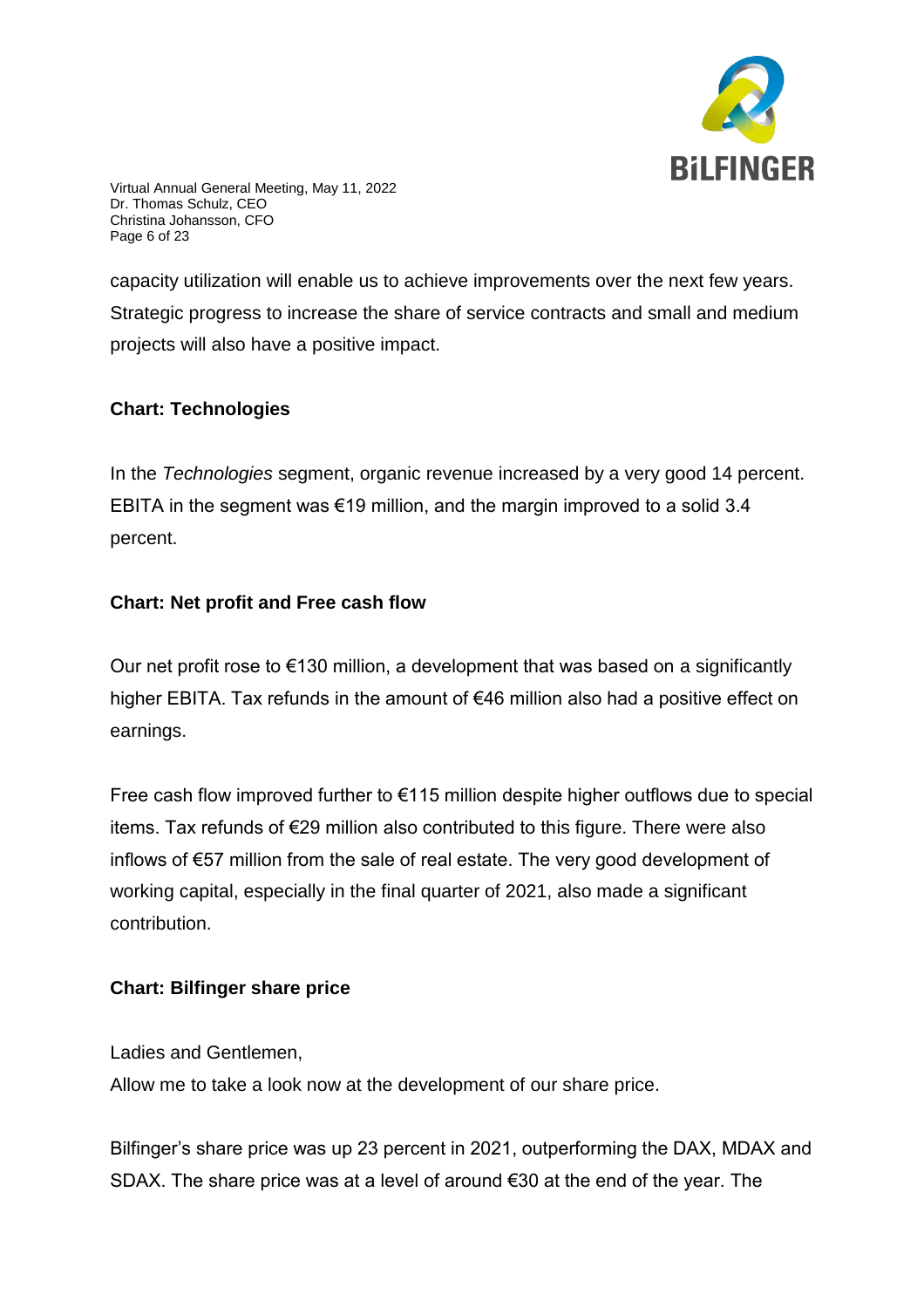

Virtual Annual General Meeting, May 11, 2022 Dr. Thomas Schulz, CEO Christina Johansson, CFO Page 7 of 23

upward trend has persisted in the first months of 2022, with our share currently trading at around €38.

The strategy that is being systematically pursued, the good business development as well as the associated slight increase in the earnings forecast in August 2021 all contributed to the capital market's increased confidence. The plans communicated at that time for the use of the surplus capital available in the 2021 annual financial statements were also positively received by the capital market.

## **Chart: Apleona**

At this point, I would therefore like to take the opportunity to discuss the development of Bilfinger SE's distributable earnings in financial year 2021.

As many of you will no doubt recall, Bilfinger sold what was at the time its Building and Facility Services activities – now Apleona – to financial investor EQT in September 2016. In addition to an immediate purchase price, the agreement at the time stated that in the event of a resale, Bilfinger would receive a share of around 49 percent of the proceeds after deduction of debt.

The resale of Apleona announced in December 2020 had already led to a write-up under IFRS in the 2020 consolidated financial statements. In Bilfinger SE's financial statements under German Commercial Code, the transaction was recognized in profit or loss after realization in financial year 2021. This resulted in a book gain of €263 million.

As a result of the resale of Apleona, we received additional liquidity in the amount of €458 million in May 2021. The Executive Board and Supervisory Board jointly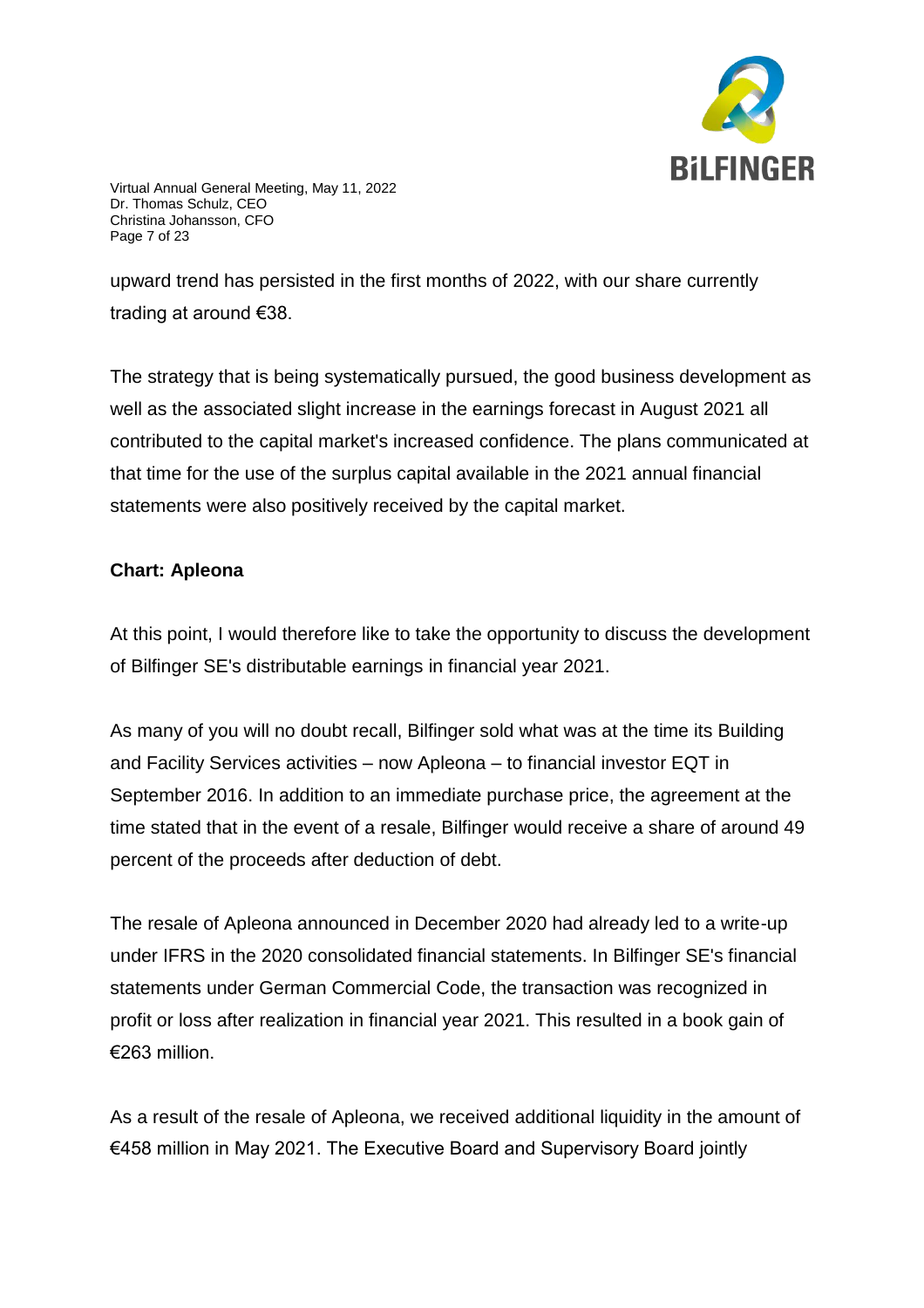

Virtual Annual General Meeting, May 11, 2022 Dr. Thomas Schulz, CEO Christina Johansson, CFO Page 8 of 23

resolved in August 2021 to use these funds in a balanced, shareholder-friendly manner and in line with our long-term financial policy.

# **Chart: Dividend**

Dear Shareholders,

The successful financial year 2021 and the proceeds from the sale of Apleona led to distributable earnings of €217 million in Bilfinger SE's annual financial statements.

Under agenda item 2, the Executive Board and Supervisory Board propose that a dividend of €4.75 per share be distributed. This amount comprises the regular dividend of €1.00 for financial year 2021 and a special dividend of €3.75 per share from the proceeds of the sale of Apleona. Total dividend distribution amounts to around €194 million. Relative to the year-end share price for 2021, this results in a strong dividend yield of 15.9 percent.

## **Chart: Share buyback**

Furthermore, under items 8 and 9 of the agenda, the Executive Board and Supervisory Board propose granting a new authorization to buy back shares up to a maximum of 10 percent of the capital stock. Details are explained in detail in the convening document. The Executive Board intends, with the approval of the Supervisory Board, to implement a share buyback program with a volume of up to €100 million on this basis shortly following this Annual General Meeting.

In addition, we already used part of the existing gross liquidity to repay debt in October 2021. Tranches of our promissory note loan that were not originally due until April 2022 in the amount of €109 million were repaid early. This saved us interest expense of around €3 million per year.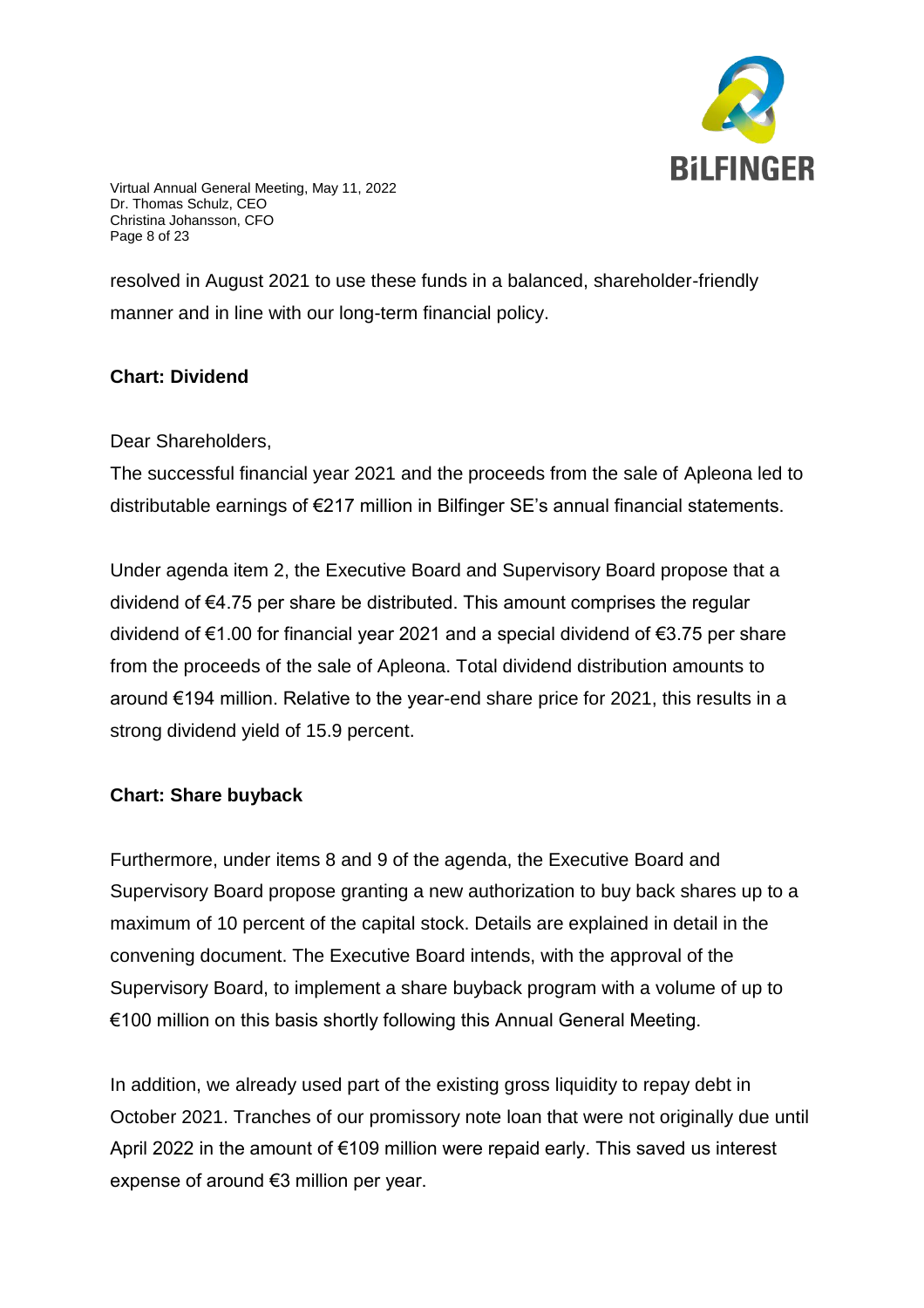

Virtual Annual General Meeting, May 11, 2022 Dr. Thomas Schulz, CEO Christina Johansson, CFO Page 9 of 23

# **Chart: Financial year 2021**

Ladies and Gentlemen,

The financial resources we have available also afford us the opportunity to invest in the future development of Bilfinger's business. Thomas Schulz will be explaining this to you in a moment.

2021 now marks the fourth time in a row that we have met our annual targets. We hope that this has enabled us to regain the confidence of the capital market. In addition to the share price, the recent upgrade of our S&P rating to BB plus with stable outlook is also a testament to this development. This is another important step forward towards our medium-term goal of achieving an *investment grade rating*.

Let me conclude my remarks with the following comment: The fact that we can look back on such a successful financial year and look to the future from a position of strength is not something that came about entirely out of the blue. It is in fact the result of a great deal of commitment, innovative ideas and the belief in success on the part of our approximately 30,000 employees. My heartfelt thanks go out to them!

You made it work!

Thank you for your attention.

## *Statement by Dr. Thomas Schulz, CEO:*

Thank you, Christina.

Ladies and Gentlemen,

As just outlined, Bilfinger has a sound financial foundation.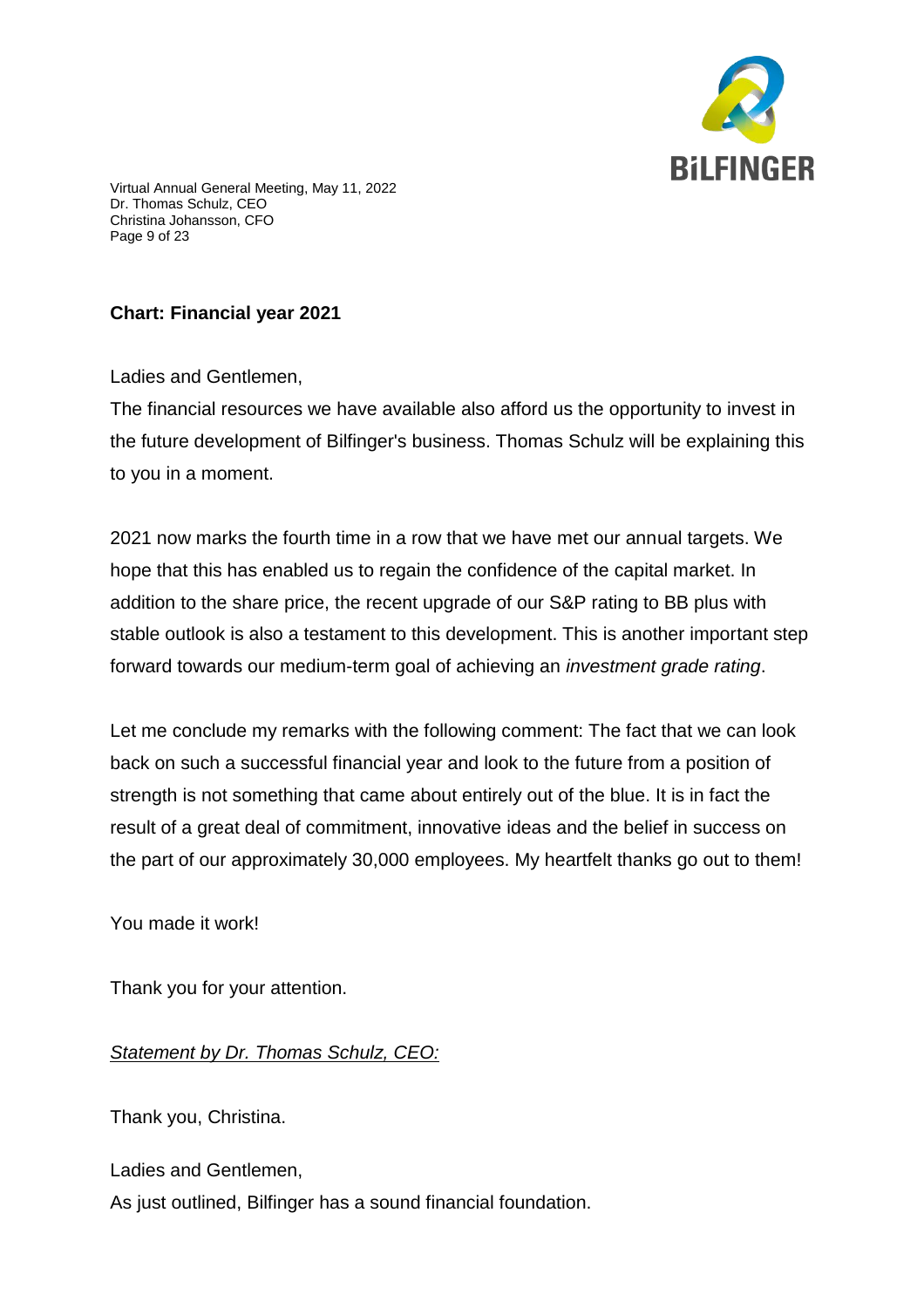

Virtual Annual General Meeting, May 11, 2022 Dr. Thomas Schulz, CEO Christina Johansson, CFO Page 10 of 23

# Chart: **Annual General Meeting 2022**

Based on our strong balance sheet and the expected positive development of free cash flow in the years ahead, we intend to invest several hundred million euros in **organic and inorganic growth** in the next two to three years.

There is a clear set of criteria for possible company acquisitions:

- We will strengthen ourselves with high synergy potential in our core industries.
- And we will add suitable competences to our range of offerings.

It goes without saying that we examine potential acquisition targets with the utmost care and take our financial criteria and our financial policy seriously.

## **Chart: Capital allocation**

Overall, it should be noted that the Executive Board and Supervisory Board have adopted a balanced approach to the use of the surplus capital available in the 2021 annual financial statements:

- This will lead to a further improvement in our capital efficiency.
- At the same time, it provides an attractive return for you, our shareholders.
- And it also enables us to further develop Bilfinger's business in a forwardlooking way, thus creating additional value.

We are pursuing all this in line with our medium-term goal of achieving an investment grade rating once again.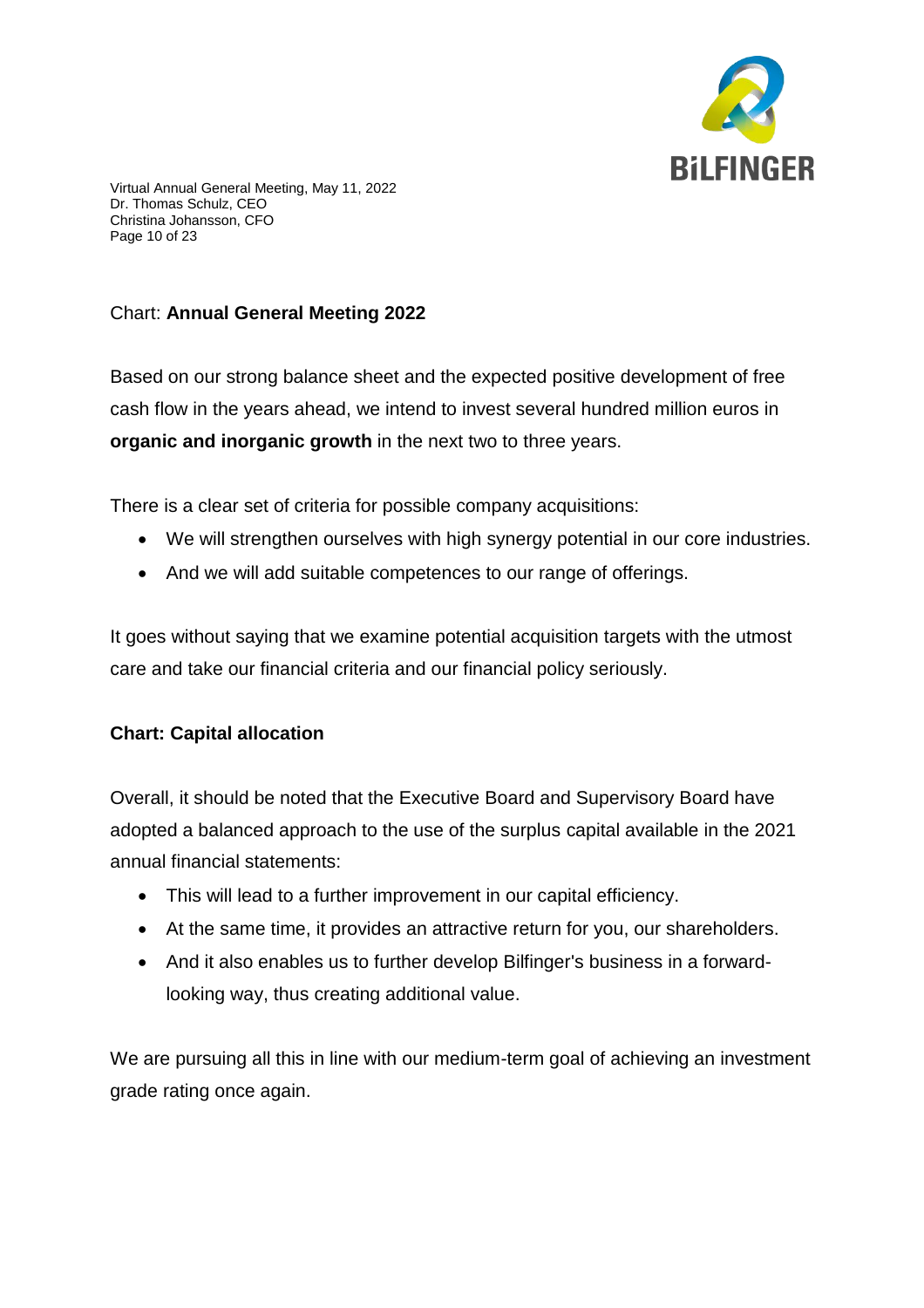

Virtual Annual General Meeting, May 11, 2022 Dr. Thomas Schulz, CEO Christina Johansson, CFO Page 11 of 23

### **Chart: Annual General Meeting 2022**

## Ladies and Gentlemen,

Let us now look toward the future. We believe we are well positioned to provide our customers with the help they need to operate their plants more efficiently and more sustainably – especially in light of the increasing importance of switching to new energy sources and reducing energy consumption in general. In this area, Bilfinger has the size, competence and drive to make an essential contribution to this transformation. We see this as our responsibility. And it opens up long-term profitable growth opportunities for us. We are confident, therefore, that the positive development will continue in financial year 2022.

This holds true despite the **political, economic and social challenges** we are all currently facing.

First among these challenges is the ongoing **pandemic**. It continues to have a negative impact on global economic development. From today's perspective, however, we do not expect this to have a significant impact on the success of our business activities in financial year 2022.

It is important to note that the day-to-day professional and private lives of our employees will continue to be significantly impacted by protective measures. The importance of these measures has been proven to us time and time again. Since the beginning of the pandemic, 15 of our colleagues have died from Covid-19. We mourn their deaths and our thoughts are with their families.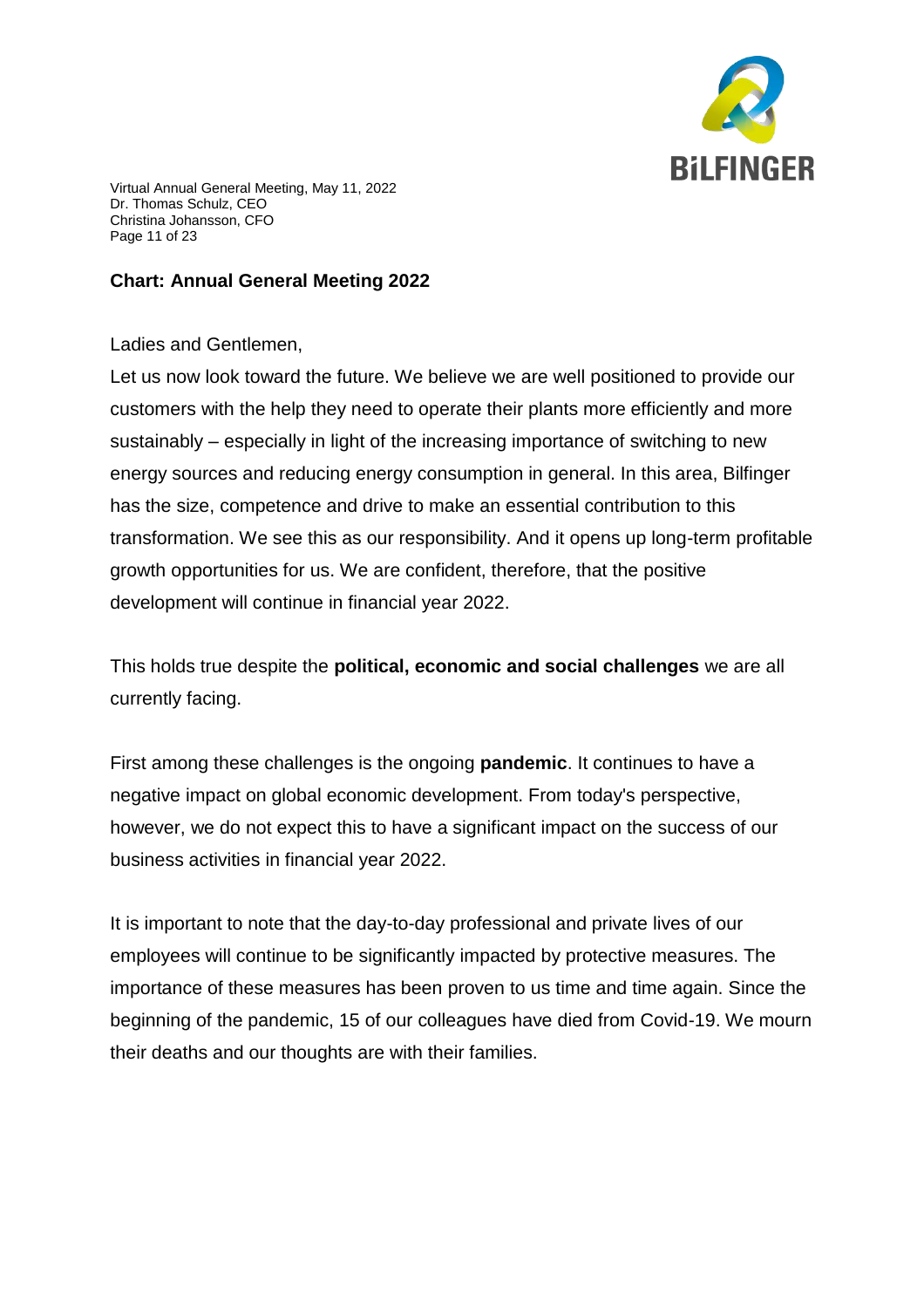

Virtual Annual General Meeting, May 11, 2022 Dr. Thomas Schulz, CEO Christina Johansson, CFO Page 12 of 23

Ladies and Gentlemen,

Bilfinger has clearly demonstrated in recent years that our Group is flexible and agile, and can therefore also adapt to short-term developments. In a world marked by rapid change, this is an important basis for sustainable success.

Another challenge is the sharp rise in **inflation**. The rates of increase are particularly severe in some of our markets. This is accompanied by price increases for our business partners. We are consequently faced with the task of passing on the corresponding price increases to our customers.

Our most valuable asset is our employees. That means that in the current situation, wages and salaries are relevant for us. We can pass on such cost increases to a greater extent to our customers. Our service business is based on framework agreements, which generally provide for such cost transfers. But we also have to partially compensate for this through efficiency gains.

The majority of our project business has terms of less than twelve months. The wage costs for this period are therefore generally quite easy to estimate. But special attention is also required here considering the very rapid rise in wages and salaries.

Problems in our own **supply chains** have so far only occurred in isolated cases, and the direct impact is generally manageable. For Bilfinger, here too there are mainly indirect effects if projects are delayed due to difficulties in our customers' supply chains.

Ladies and Gentlemen,

**The war in Ukraine** must of course also be mentioned among the current challenges.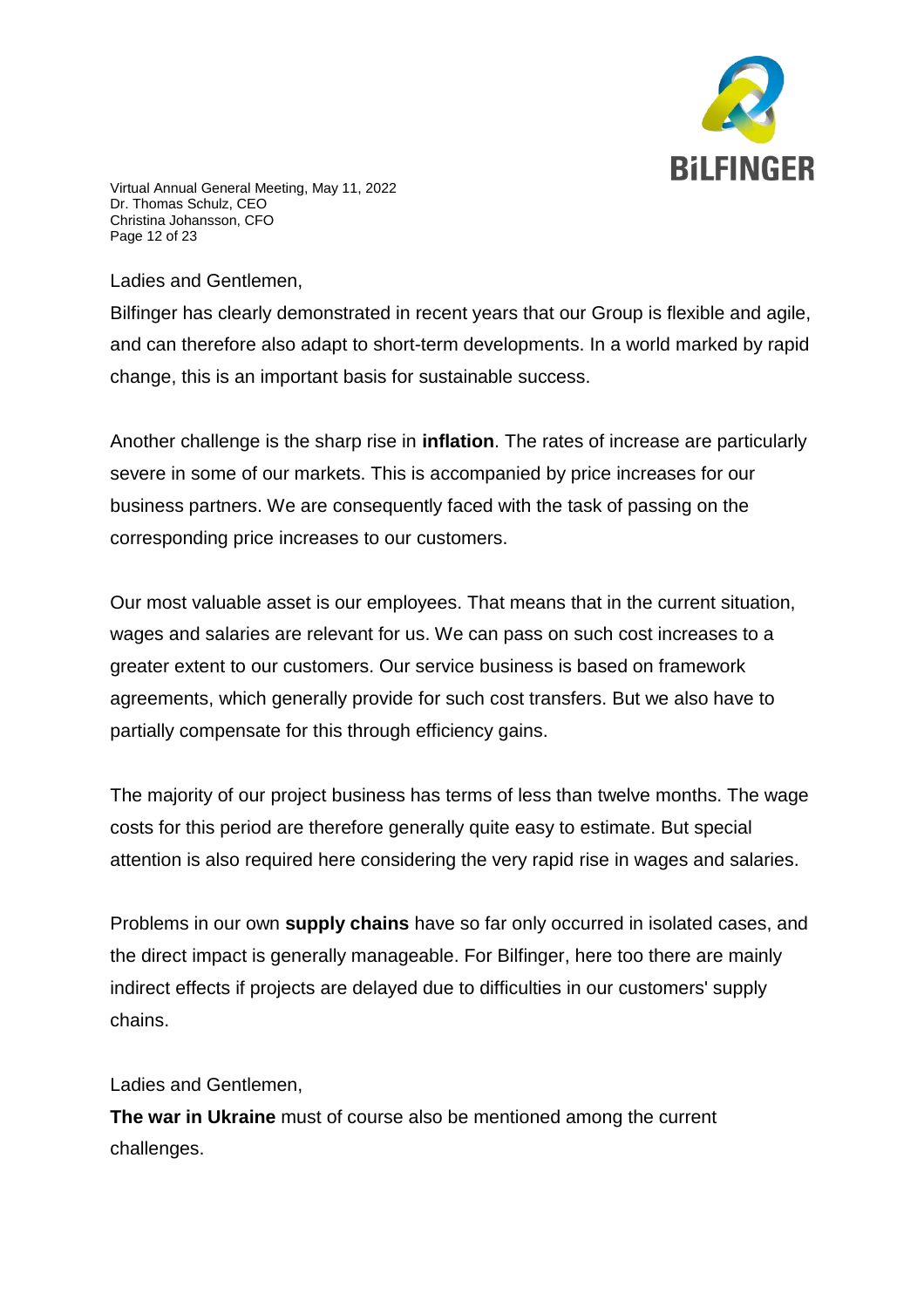

Virtual Annual General Meeting, May 11, 2022 Dr. Thomas Schulz, CEO Christina Johansson, CFO Page 13 of 23

We at Bilfinger condemn all aggressive actions by the Russian government against Ukraine. This war is a human tragedy that concerns us all and we hope that the armed violence will soon be brought to an end.

Activities in Ukraine and Russia were also of secondary importance for our Group in the past. Local revenue in both countries amounted to around €15 million last year, which corresponds to a share of around 0.4 percent of Group revenue. The direct impact of the conflict on the company's economic situation is therefore only minor.

We immediately took the decision not to accept any more new orders in Russia. We are allowing our existing contracts to expire.

It goes without saying that Bilfinger is complying with all applicable sanctions. Compliance with these sanctions is carefully monitored internally.

It is currently impossible to gauge – not only for us – what the short and medium-term consequences of the war will be, in particular the duration or even further escalations. It is impossible to predict to what extent this war will have an impact on the global economy and thus also on Bilfinger. Crises that are being experienced by our customers, however, often lead to an increased need for competent and motivated industrial service providers.

#### **Chart: Quarter 1**

Ladies and Gentlemen,

Bilfinger had a good start to the current financial year 2022 in this environment.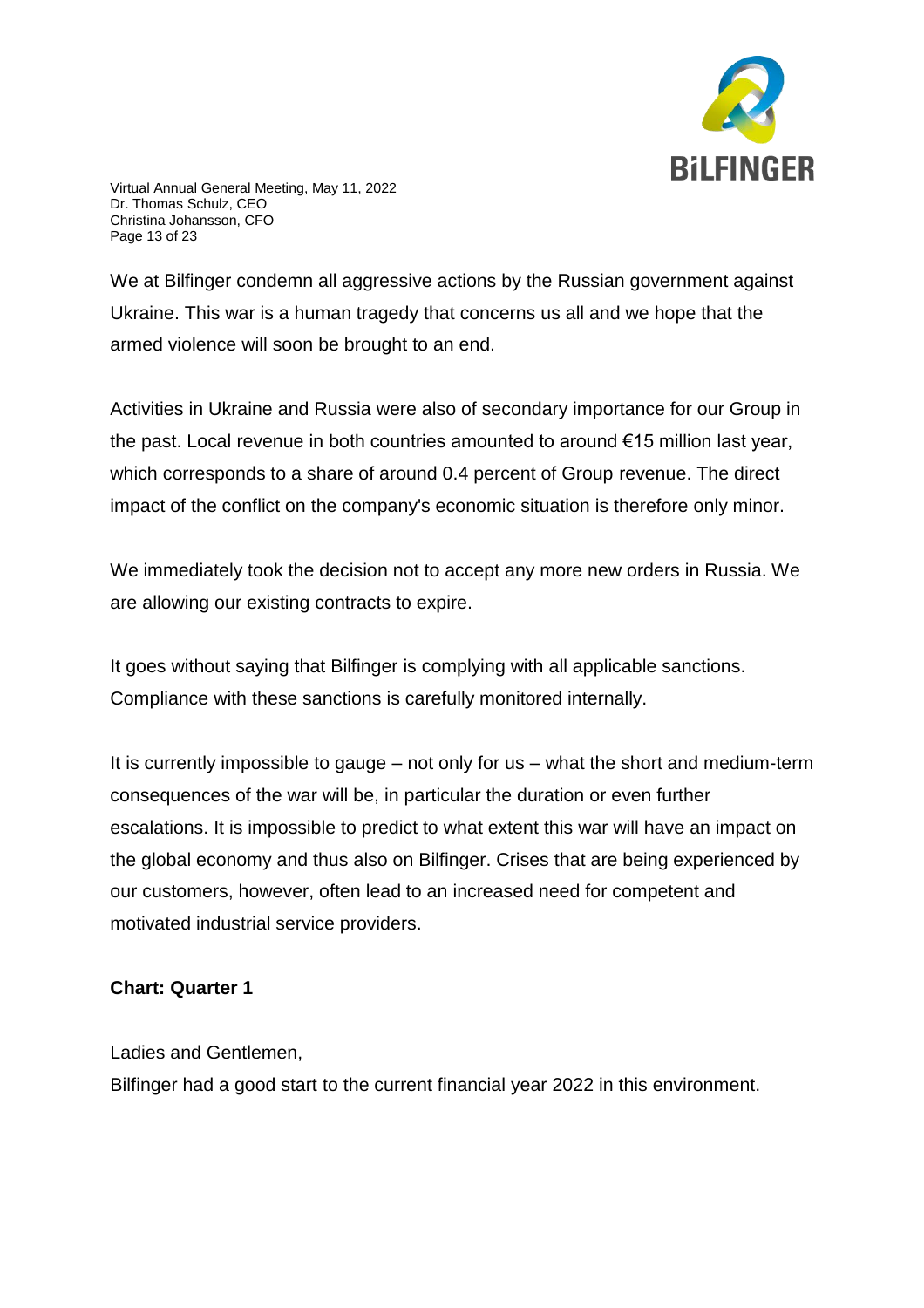

Virtual Annual General Meeting, May 11, 2022 Dr. Thomas Schulz, CEO Christina Johansson, CFO Page 14 of 23

#### **Chart: Orders received and revenue**

Orders received grew organically by 10 percent to over  $\epsilon$ 1.1 billion. This made it the best quarter since the second quarter of 2019. There was a significant upturn in our European markets in particular.

Order backlog increased organically by 11 percent to over €3.1 billion.

Group revenue increased organically by 14 percent to €961 million year-on-year. The ratio of orders received to revenue was 1.16. This is a good starting point for our growth ambitions.

#### **Chart: Gross profit and selling and administrative expenses**

The gross margin improved further to 9.9 percent, as did gross profit, which climbed from a low level to  $\epsilon$ 95 million.

Despite the growth in revenue, selling and administrative expenses remained at the target level of €75 million per quarter. The ratio as a percentage of revenue was 7.7 percent, which was better than in the previous year.

## **Chart: EBITA**

In the first quarter we achieved a stable EBITA of €9 million - despite the approximately €10 million in restructuring costs that were incurred in Russia.

Let's take another quick look at our three segments:

#### **Chart: Engineering & Maintenance Europe**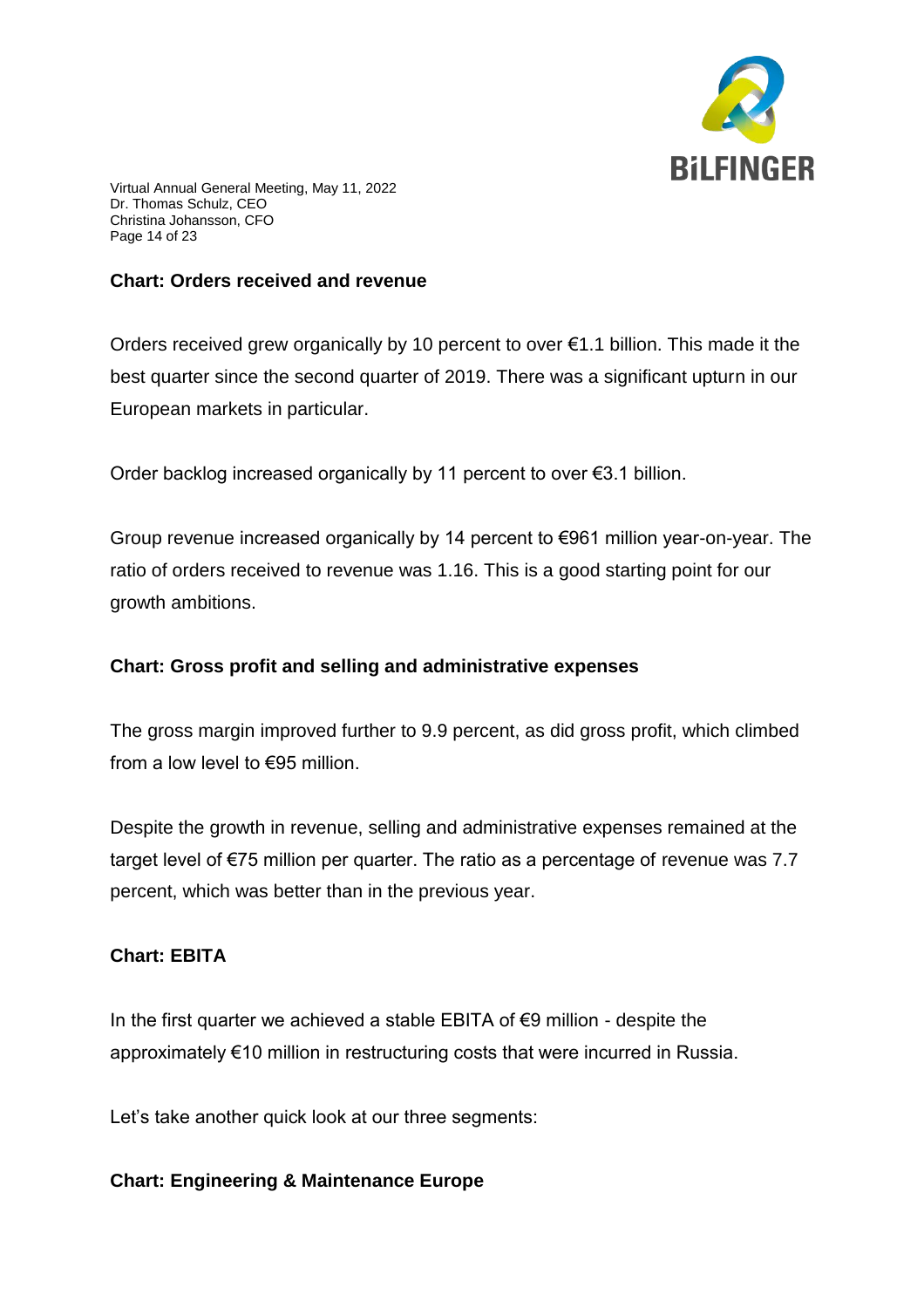

Virtual Annual General Meeting, May 11, 2022 Dr. Thomas Schulz, CEO Christina Johansson, CFO Page 15 of 23

At **Engineering & Maintenance Europe**, we achieved significant growth in a generally positive market environment. Organically, revenue was up 12 percent to €635 million. The segment incurred restructuring costs of around €10 million for the phasing out of the Russian business. As a result, EBITA decreased by €3 million to €13 million and operating profitability improved.

## **Chart: Engineering & Maintenance International**

At **Engineering & Maintenance International**, revenue grew organically by a strong 35 percent to €159 million after a low prior-year quarter. EBITA also improved as a result. The higher capacity utilization and strategic realignment of the segment are beginning to show results.

## **Chart: Technologies**

Revenue in the **Technologies** segment reflects the more volatile project business that dominates this segment - it was slightly lower than the prior-year quarter. EBITA was at break-even level.

## **Chart: Net profit and free cash flow**

Net profit for the first quarter was - €6 million. The decrease was partly due to a normalized financial result. In the prior year, this included positive special items from the sale of Apleona and interest on tax refunds.

Free cash flow decreased to -€76 million. The significant growth in revenue and seasonality led to increased working capital requirements. This will be transformed into cash flow in the course of the year.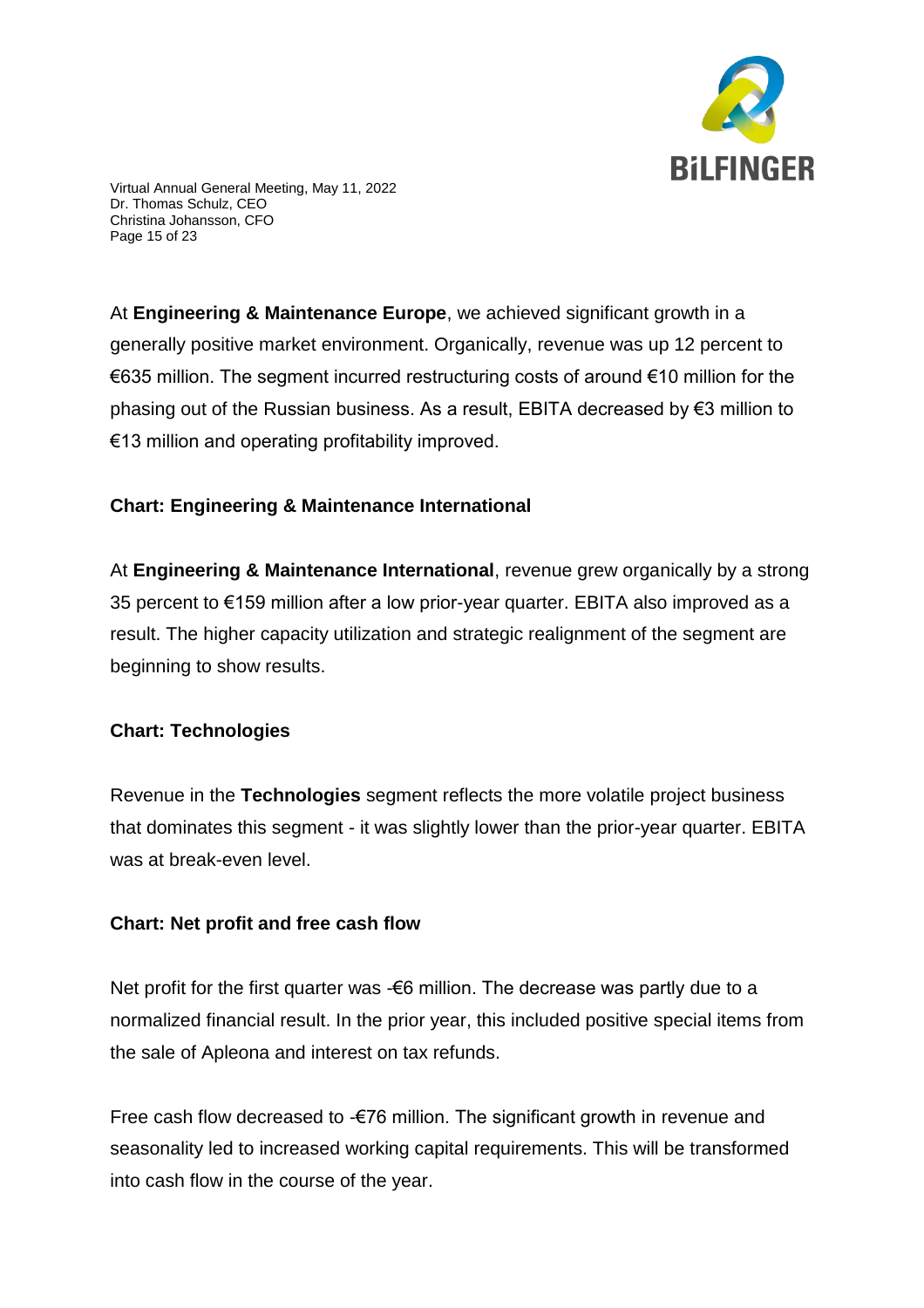

Virtual Annual General Meeting, May 11, 2022 Dr. Thomas Schulz, CEO Christina Johansson, CFO Page 16 of 23

# **Chart: Outlook 2022**

Ladies and Gentlemen,

First quarter results confirm our confidence for 2022. Bilfinger's positive development will continue in the current year:

- We anticipate significant revenue growth and expect to deliver further earnings improvements in all three segments.
- We plan a significant increase in EBITA for 2022.
- We anticipate free cash flow in 2022 to be at the good level of 2021.

## **Chart: Customers - employees - shareholders**

Ladies and Gentlemen,

In its work, Bilfinger's Executive Board carefully considers the perspectives of the company's three most important stakeholders:

- our customers
- our employees
- and you, our shareholders.

Our customers need our support to improve their levels of efficiency and increase their productivity. In the future, these factors will determine the sustainability of companies to an even greater extent. And we are extremely well positioned in this respect. This is particularly evident in times of crisis. We will therefore continue to focus on this business and make targeted investments.

Bilfinger is an international services group and our business is a "people business". What that means is that the motivation, experience and competence of our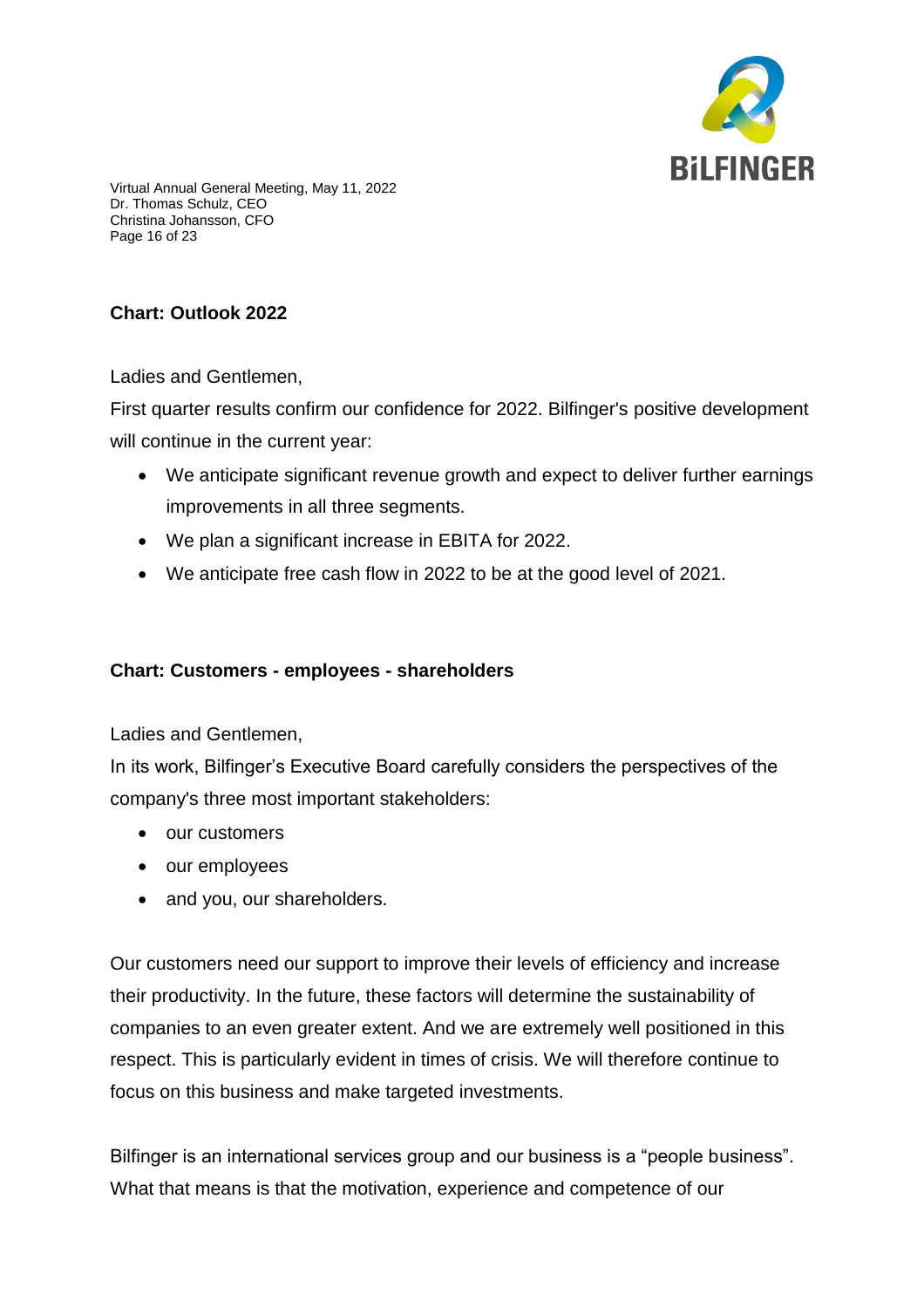

Virtual Annual General Meeting, May 11, 2022 Dr. Thomas Schulz, CEO Christina Johansson, CFO Page 17 of 23

**employees** shape our relationships with our customers. The people who work at Bilfinger are the cornerstone of our success. They deserve our very deep gratitude and thanks. They do outstanding work for our customers, for their colleagues and for our shareholders.

We can only continue to sustainably increase the value of our company for our **shareholders** if we are successful with our customers. Your requirements, ladies and gentlemen, are a driving force behind our business activities. Our capital market orientation serves as an incentive and makes our performance transparent, measurable and comparable. This is essential for the healthy development of a company.

## **Chart: Annual General Meeting 2022**

#### Ladies and Gentlemen,

Bilfinger delivers an extensive range of services that are in demand with our customers. These services will become even more important in our markets in the future. We will continuously reinvent ourselves, work more sustainably and digitally, thus ensuring that our customers also become more efficient and therefore more sustainable. That is our promise.

We focus on our core industries.

- Chemicals & Petrochemicals,
- Energy & Utilities,
- Oil & Gas
- as well as Pharma & Biopharma.

We see strong growth in these industries in the years ahead.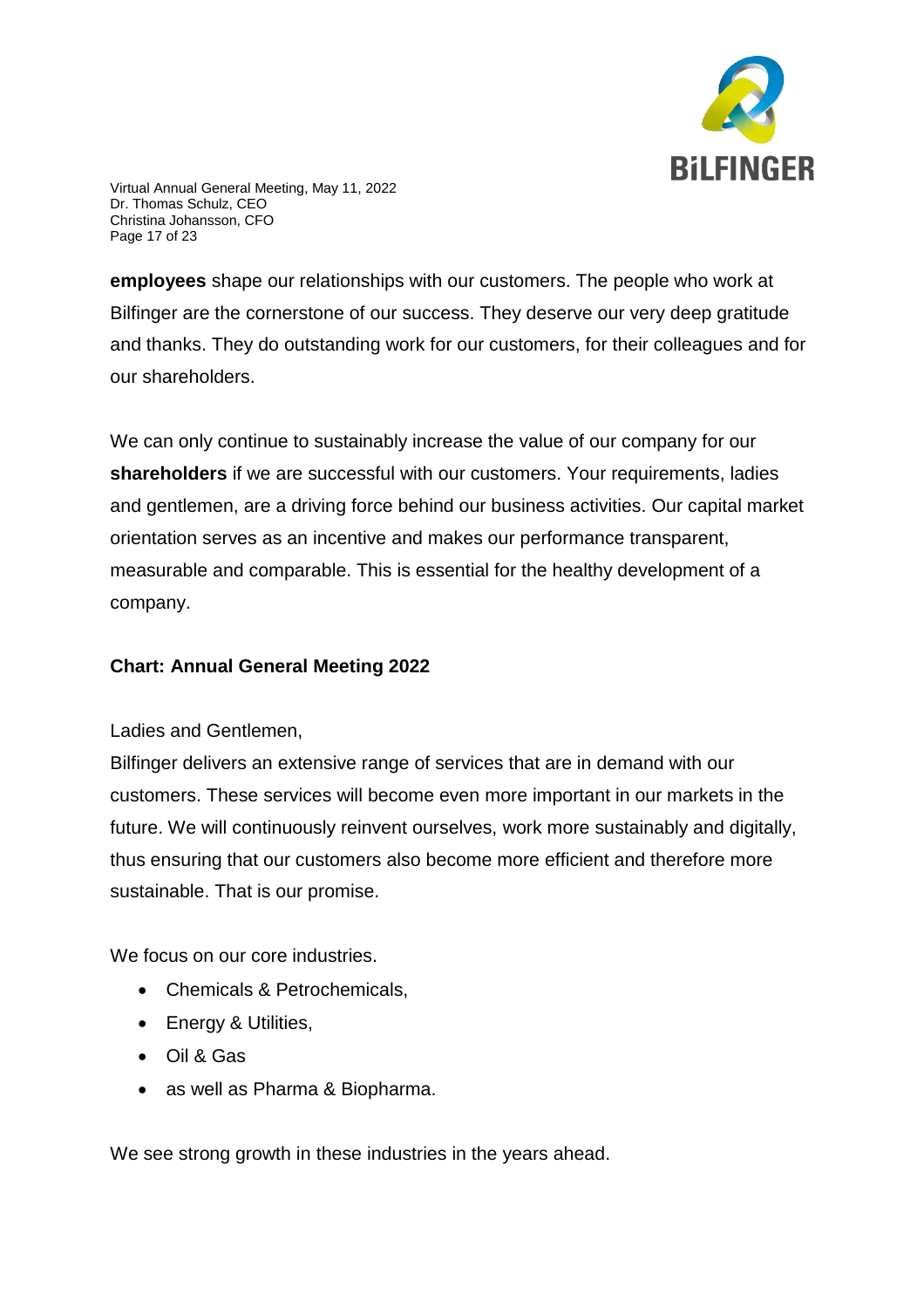

Virtual Annual General Meeting, May 11, 2022 Dr. Thomas Schulz, CEO Christina Johansson, CFO Page 18 of 23

Demand in the life science business remains strong. Here, Bilfinger has for decades been an experienced technology partner with great expertise in production processes.

Additional attractive perspectives are emerging, however, with a view to the major requirements associated with the energy transition.

# **Chart: Efficiency and sustainability**

As already mentioned: The key to a **sustainable future is technology**. I am convinced that sustainability will be synonymous with efficiency in the future.

Our customers expect us to take responsibility for increasing their efficiency. They expect us to continuously support them throughout the life cycle of their plants to increase their productivity without sacrificing quality. By its very nature, this includes all elements of sustainability. Simply put: Sustainable customers are also economically successful customers.

For us, this creates profitable growth opportunities. Let me give you two examples to illustrate this point:

## **Chart: Energy efficiency through insulation**

The optimal insulation of piping and plant components is one of Bilfinger's core competences. In one of Europe's largest chemical plants in Moerdijk, the Netherlands, for example, we are boosting energy efficiency in our customers' production plants.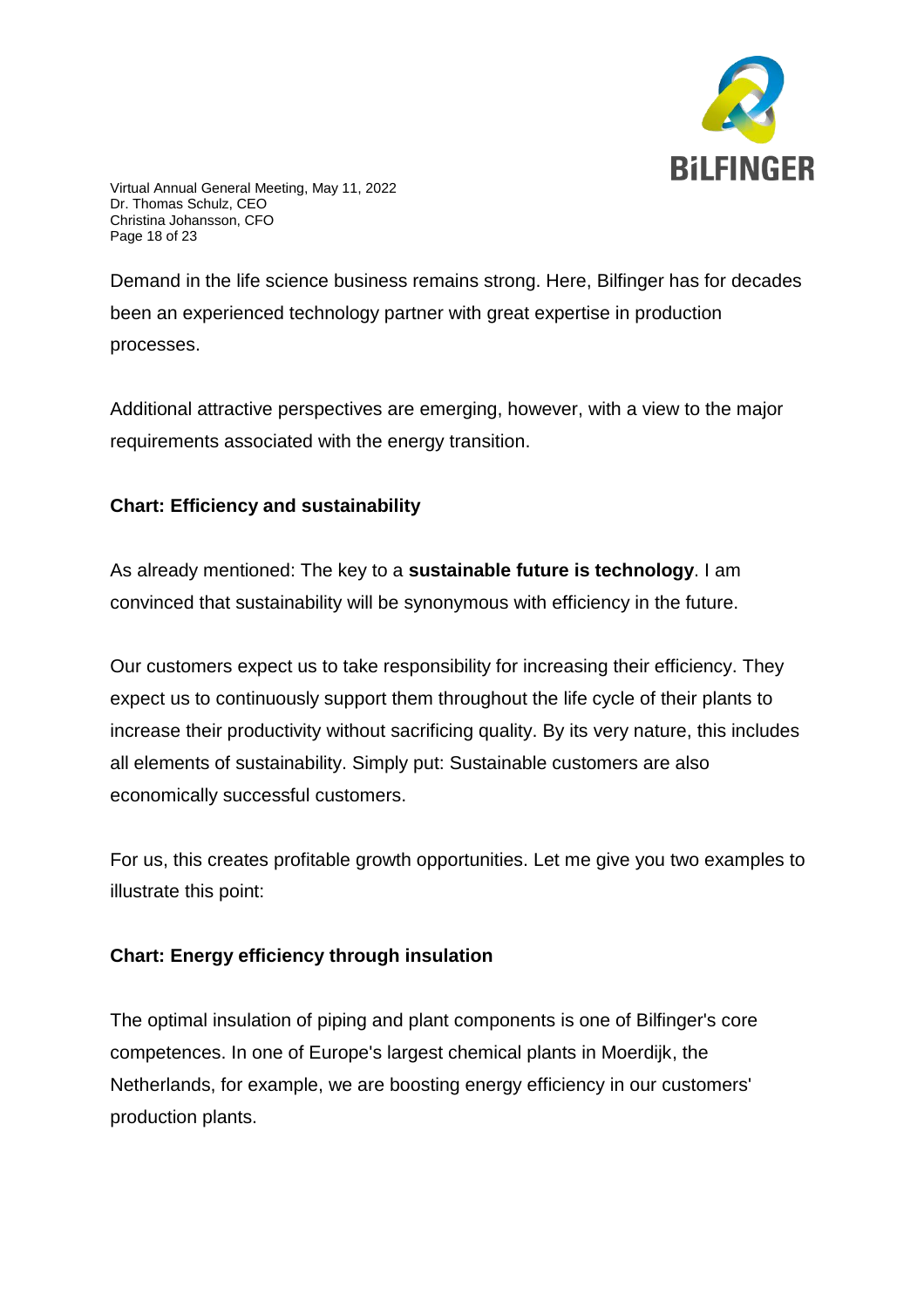

Virtual Annual General Meeting, May 11, 2022 Dr. Thomas Schulz, CEO Christina Johansson, CFO Page 19 of 23

The project is scheduled to run for several years and aims to inspect all relevant parts of the plant for corrosion beneath the existing insulation. This is because heat loss not only means unnecessary energy costs, but also higher emissions of pollutants. Where necessary, we replace the insulation to the latest standards. Our integrated inspection concept includes testing procedures, access solutions to plant components, comprehensive corrosion protection and insulation from a single source.

## **Chart: Expansion of climate-neutral district heating**

Another example: We help utilities and municipalities integrate sustainable district heating concepts into their portfolios on an individual basis and in a timely manner. Using electrical and automation technologies, for example, we are helping to make heat from sewage sludge and thermal waste treatment plants more usable for the heating and hot water supply of thousands of households.

One important customer in this regard is Mannheim-based energy group MVV Energie - a company that Bilfinger has been successfully cooperating with for many years on the optimization of its district heating supply. The common goal is to make the district heating supply in the region climate-neutral by 2040 and, subsequently, climate-positive.

We also provide similar services in other European countries, such as France.

## **Chart: Plant engineering for sustainable bioproducts and energy supply**

We are working in Northern Finland for Metsä Fibre, a leading manufacturer of bioproducts, biochemicals and bioenergy. We are currently responsible for the electrical installation work for several areas of the production technology in the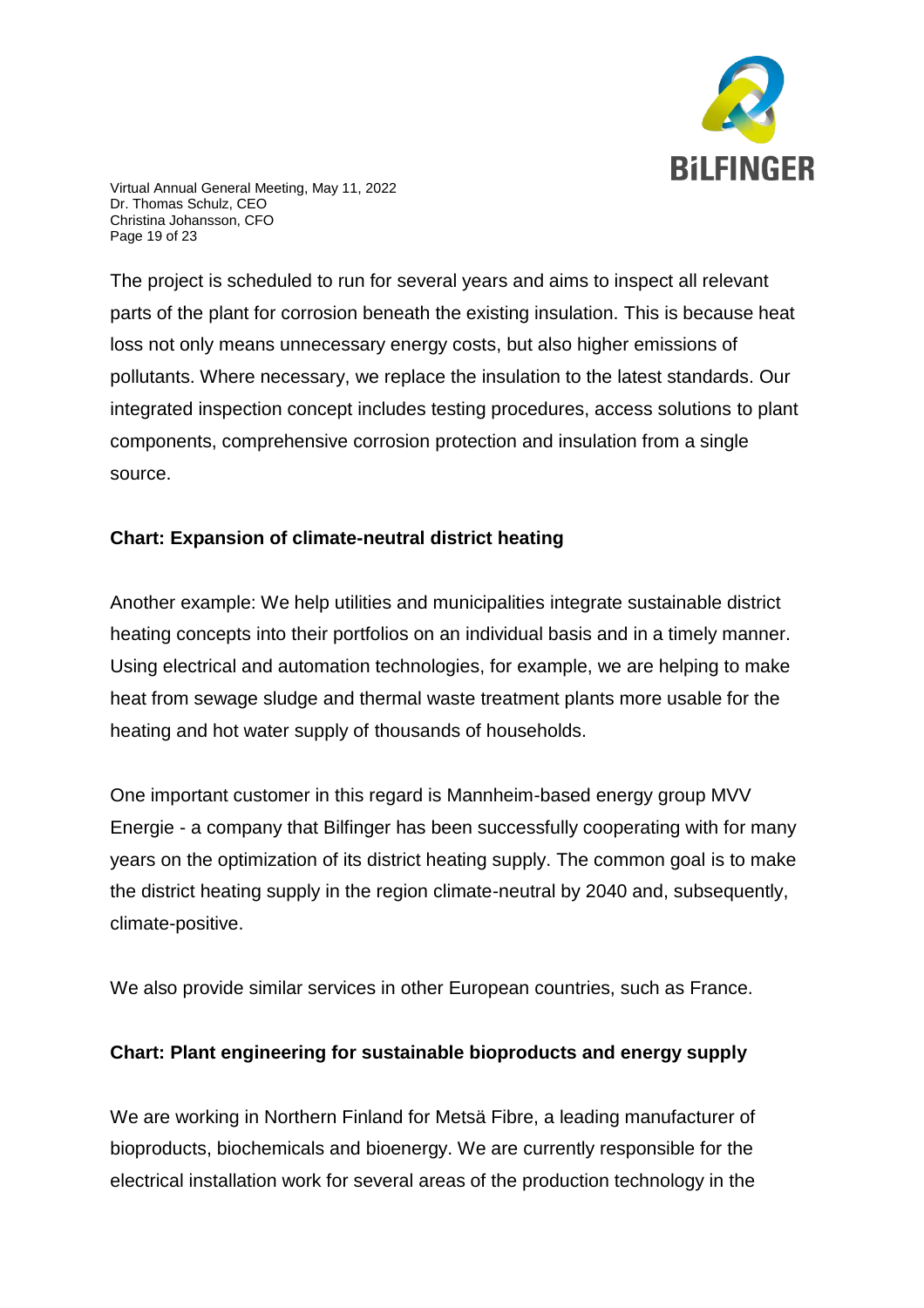

Virtual Annual General Meeting, May 11, 2022 Dr. Thomas Schulz, CEO Christina Johansson, CFO Page 20 of 23

construction of a new plant. The plant is designed for 250 percent electricity selfsufficiency, meaning that no fossil fuels are required in the production of bioproducts such as pulp. Excess bioenergy is fed into the national power grid. The plant will generate 2 terawatt hours of renewable electricity annually. This is equivalent to about 2.5 percent of Finland's total electricity production from renewable sources. This is a further building block in the decarbonization of the process industry in that country. It is here that we as Bilfinger can fully contribute our expertise.

### **Chart: Sustainable industrial services**

Ladies and Gentlemen,

We are already well-positioned in the growth market for sustainable industrial services and will continue to strengthen our foothold. One major growth driver is increasing demand on the customer side, which we are meeting with a broad range of competences.

We have, for example, always supported our customers in the maintenance and modernization of their existing plants. The objective at this point is increasingly to achieve more energy-efficient and lower-emission plant operation with at least the same level of capacity utilization – using new insulation, for example. Roughly  $\epsilon$ 250 million of our revenue was already attributable to this area in 2021.

The technological shift from fossil fuels to lower  $CO<sub>2</sub>$  or  $CO<sub>2</sub>$ -neutral sources of energy offers additional growth opportunities. The largest revenue volumes in this area are currently in the nuclear energy sector with around €100 million in 2021. This is on top of existing activities in connection with battery production and hydropower. Combined, these activities accounted for around €70 million in revenue in the past financial year.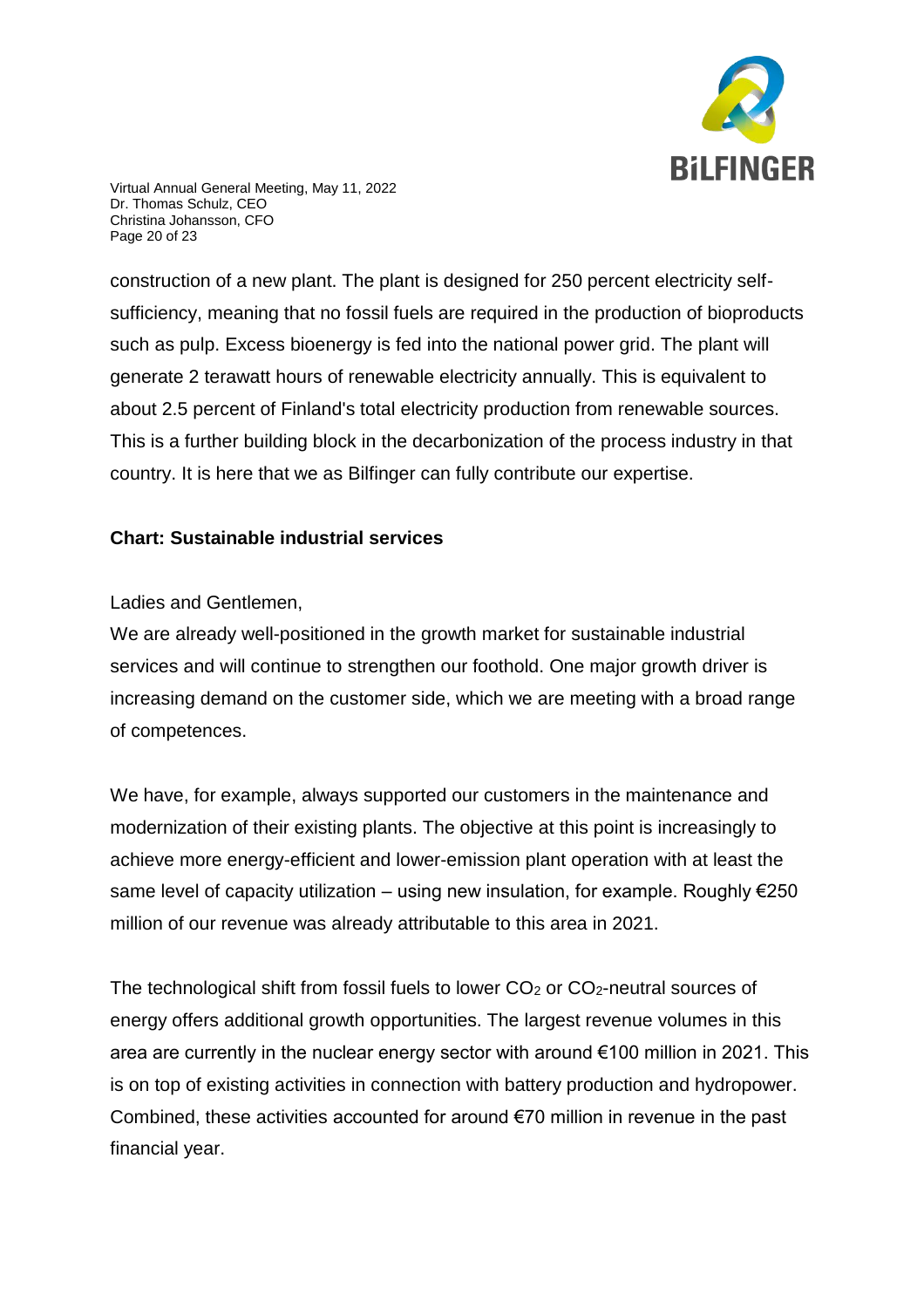

Virtual Annual General Meeting, May 11, 2022 Dr. Thomas Schulz, CEO Christina Johansson, CFO Page 21 of 23

Our total revenue from direct sustainable industrial services amounted to around €500 million in 2021. Our goal is to increase this business to a revenue volume of around €1 billion by 2024.

### **Chart: Bilfinger Sustainability Commitment**

We are not, however, limiting our view to our customers' plants. As an industrial services provider, Bilfinger contributes directly to the development of a sustainable value chain. This is an important component of the overall sustainable footprint of the end product.

Within the framework of our *Bilfinger Sustainability Commitment*, clear targets are defined for the key areas of People, Planet, Customers and Governance. Also for the first time with respect to our own CO<sub>2</sub> emissions: The value measured in 2021 for Scope 1 and Scope 2 according to the *Greenhouse Gas Protocol* was around 60 thousand metric tons of CO<sup>2</sup> equivalents. We will be climate neutral for Scope 1 and 2 by 2030 at the latest.

For Scope 3, we intend to develop an implementation concept before the end of this year. With that as a basis, we also want to work on supporting *Science Based Targets*. This global initiative has set itself the goal of limiting global warming to well below 2 degrees. And we at Bilfinger are ready to contribute to achieving this goal.

We also pay particular attention to a sustainable supply chain and occupational health and safety. In the area of occupational health and safety, we look at the key performance indicator *Lost Time Injury Frequency* (LTIF). At Bilfinger, LTIF increased slightly in the past year, but remained below the industry average.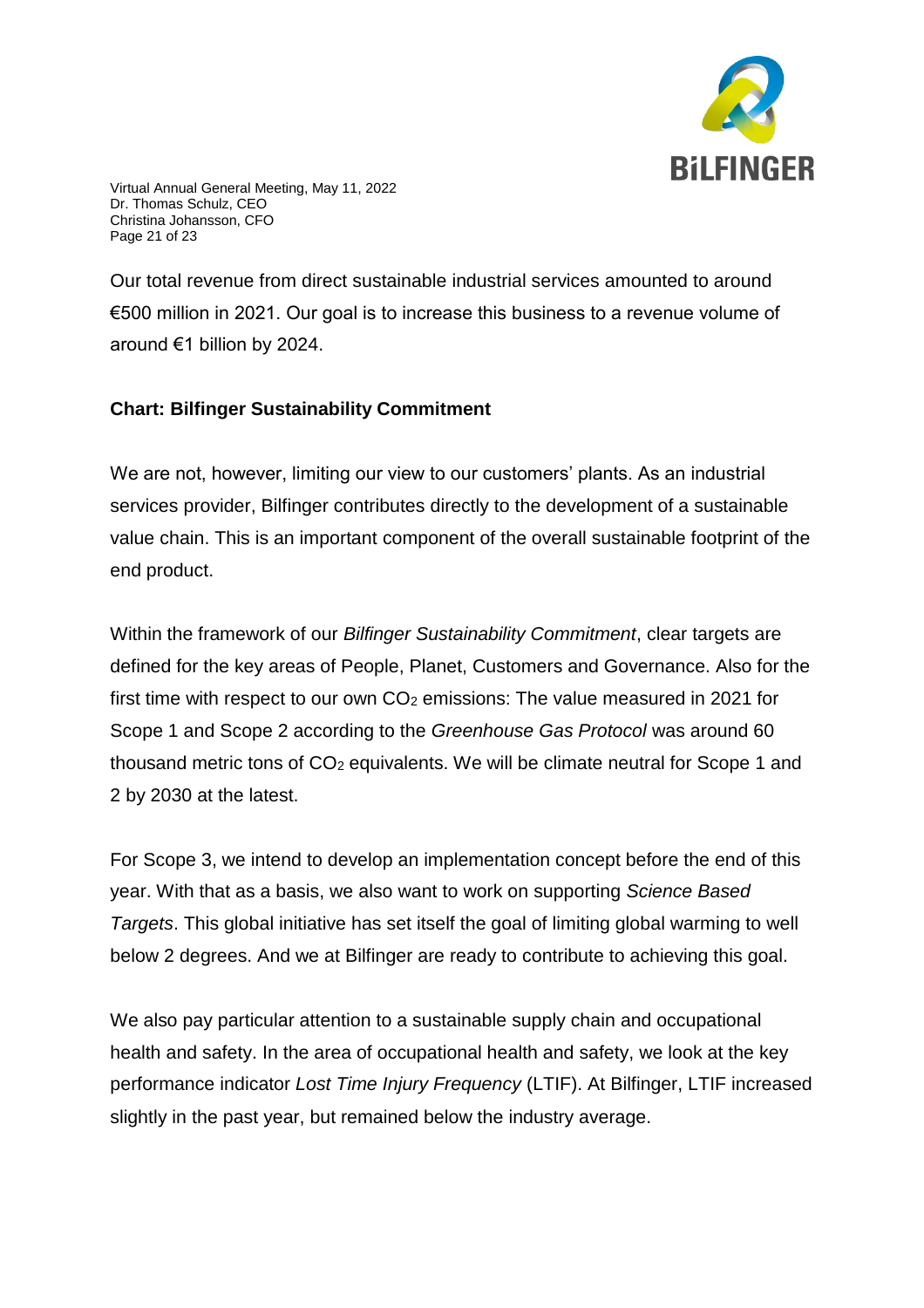

Virtual Annual General Meeting, May 11, 2022 Dr. Thomas Schulz, CEO Christina Johansson, CFO Page 22 of 23

Unfortunately, there was also one fatal occupational accident in the past year. The tragic accident is further proof that safety in the execution of our daily work is a task that we have to devote ourselves to with the utmost urgency. We are working hard to continuously improve occupational safety at Bilfinger. It is our goal to prevent every occupational accident. Our claim '*Zero is possible*' sets the direction here.

### Ladies and Gentlemen,

We are looking to the future with confidence. Bilfinger has highly competent and motivated employees. And as an international Group we have an outstanding range of products and services that is continuously being expanded and developed. This means we have strong answers to our customers' questions about forward-looking solutions.

## **Chart: Medium-term goals**

With this in mind, Bilfinger has set clear medium-term targets:

- From 2024, we aim to achieve a sustainable EBITA margin of at least 5 percent and Group revenue of more than €5 billion. In addition to organic growth, this also includes inorganic growth - which means targeted acquisitions.
- Another medium-term target is a free cash flow of more than €200 million.
- On this basis, we aim to achieve an investment grade rating again while at the same time paving the way for a sustainable shareholder-friendly dividend distribution.

## **Chart: Annual General Meeting 2022**

Ladies and Gentlemen, Dear Shareholders,